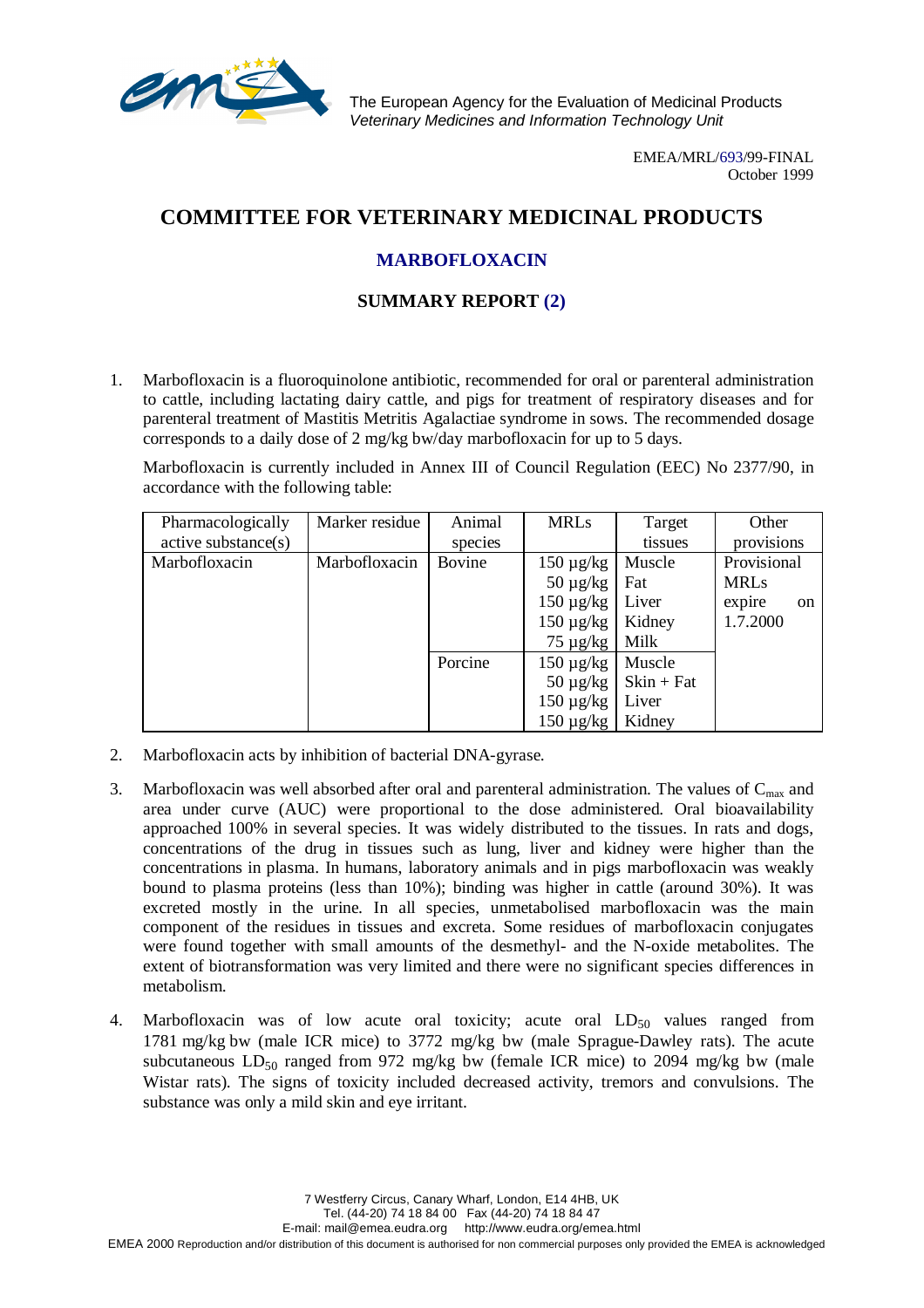- 5. In a 13-week repeated dose study in rats, marbofloxacin was administered in the diet at concentrations intended to provide 0, 4, 50 and 600 mg/kg bw/day. Increased mortality observed at the top dose level of 600 mg/kg bw/day was associated with obstructive uropathy. Hyalin droplets were found in the kidneys of 2 rats receiving this dose level. At 50 and 600 mg/kg bw marbofloxacin had a toxic effect on the male reproductive organs causing reduced testes and epididymides weights, testicular tubular atrophy, oligospermia and spermatic granuloma. Dose levels of 50 and 600 mg/kg bw also induced arthropathy. The effects on the testes and the arthropathy were also observed in some animals from the 600 mg/kg bw group which were given untreated diet for 6 weeks at the end of the experiment. The NOEL was 4 mg/kg bw/day.
- 6. In a 13-week repeated dose study, adult dogs were given daily oral doses of 1, 4 or 40 mg marbofloxacin/kg bw (in gelatin capsules). Typical quinolone-induced changes in the articular cartilage were observed at 40 mg/kg bw/day. Testicular tubular atrophy was observed in one (out of 4) animals given 40 mg/kg bw and spermatic granuloma was also observed in one (out of 4) dogs at this dose level. The NOEL was 4 mg/kg bw.
- 7. No substance-related effects were observed in a repeated dose study in immature dogs given doses of up to 6 mg/kg bw/day for 13 weeks.
- 8. In a teratology study, pregnant rabbits were given oral doses of 10, 30 or 80 mg/kg bw/day of marbofloxacin from days 6 to 18 of gestation. There was no evidence of teratogenicity at any dose level. At 80 mg/kg bw/day marbofloxacin was foetotoxic, causing an increased incidence of delayed ossification; the NOEL for foetotoxicity was therefore 30 mg/kg bw. Maternal toxicity was observed at 30 and 80 mg/kg bw but not at 10 mg/kg bw.
- 9. In a rat teratology study, the dams were given oral doses of 10, 85 or 700 mg/kg bw/day from days 6 to 15 of gestation. There was no evidence of teratogenicity at any dose level. At 700 mg/kg bw marbofloxacin was foetotoxic causing an increased incidence of resorptions with a corresponding reduction in the numbers of live foetuses per litter and reduced foetal weights; the NOEL for foetotoxicity was 85 mg/kg bw. Maternal toxicity was observed at 85 and 700 mg/kg bw but not at 10 mg/kg bw.
- 10. In a 2-generation study, rats were fed diets containing 10, 70 or 500 mg/kg bw/day. At 500 mg/kg bw/day, overt signs of toxicity were observed and male fertility was impaired. A 10-week recovery period indicated that the effect was reversible. The reproductive tissues were not examined microscopically so the aetiology of the effect was unknown. Reductions in implantation rate, litter size and pup weight together with increased pup mortality and a delay in the onset of sexual maturity were also observed at 500 mg/kg bw. Similar though less severe changes were observed at 70 mg/kg bw. The NOEL was 10 mg/kg bw/day.
- 11. Marbofloxacin was mutagenic in the excision repair deficient strain TA102 of *Salmonella typhimurium*, in both the presence and absence of metabolic activation. Negative results were obtained with 6 further strains. It was also mutagenic in the yeast *Saccharomyces cerevisae* with respect to gene conversion, gene mutation and mitotic crossing-over. Marbofloxacin induced point mutations in cultured Chinese hamster V79 cells, only in the absence of metabolic activation, at dose levels which were moderately cytotoxic. Negative results were obtained in an *in vitro* unscheduled DNA synthesis (UDS) assay and in an *in vitro* assay for chromosome aberrations in human lymphocytes. The substance was not mutagenic in an *in vivo* micronucleus test in mouse bone marrow and an *in vivo* unscheduled DNA synthesis assay in rat liver. It was concluded that marbofloxacin was not genotoxic *in vivo*.
- 12. There were no data on carcinogenicity. This omission was justified by comparing the results of the mutagenicity assays with marbofloxacin with those obtained for other fluoroquinolones. Similar results had been obtained. Data were provided for several quinolones which showed that their inhibitory action against eukaryotic topoisomerase II was at least 100-fold less than their action against the prokaryotic enzyme. Other fluoroquinolones were not carcinogenic. It was concluded that there was no reason to suspect that marbofloxacin was carcinogenic.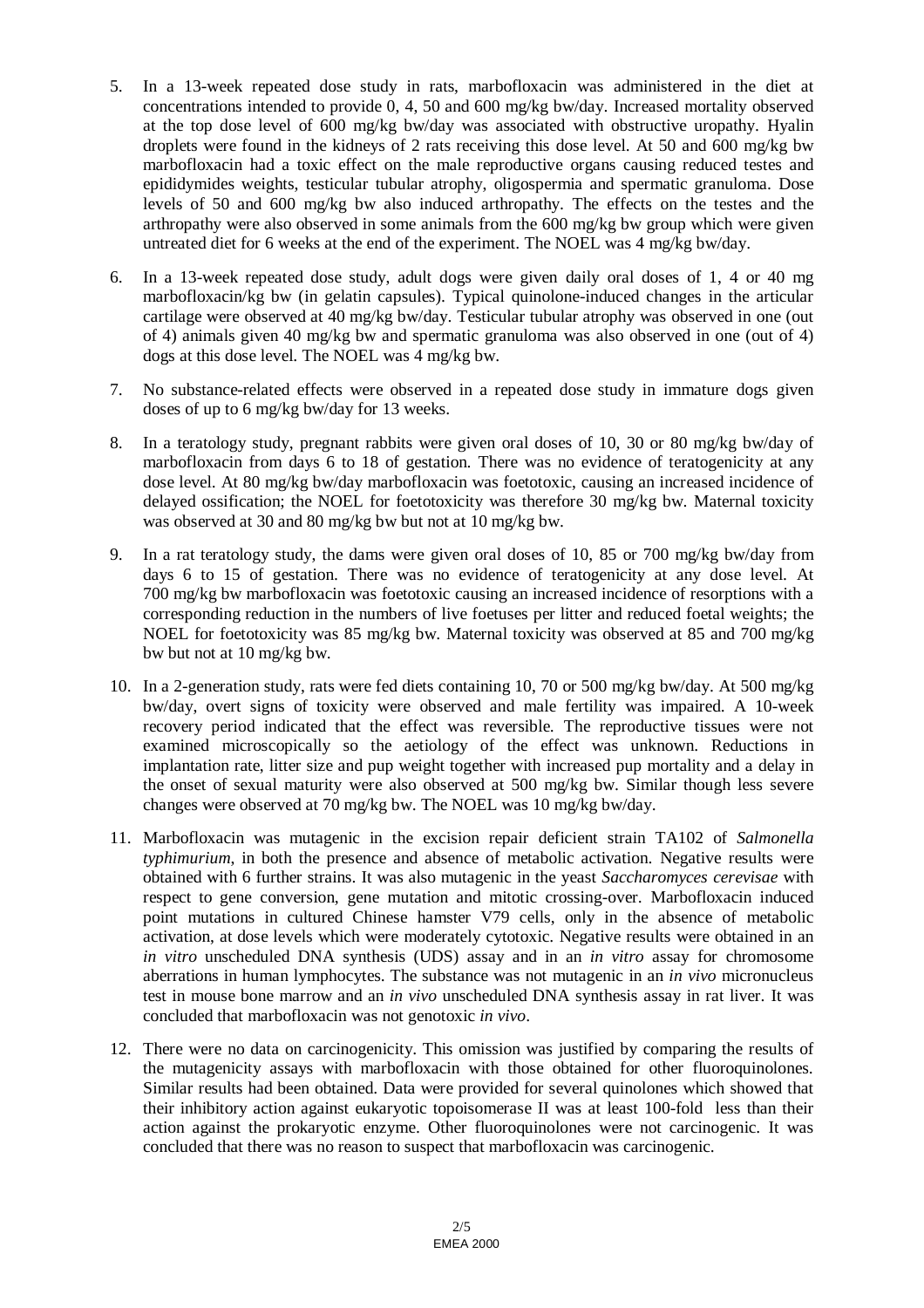- 13. The potential effects of marbofloxacin on the microorganisms used for industrial food processing were investigated in the yoghurt inhibitory test. Tolerance thresholds (NOELs) of 1.6 µg/ml and more than 50 µg/ml for *Streptococcus thermophilus* and *Lactobacillus bulgaricus*, respectively, were determined.
- 14. A toxicological ADI of 0 to 0.04 mg/kg bw was calculated by applying a safety factor of 100 to the NOEL of 4 mg/kg bw/day which was established in the 13-week repeated dose study in dogs.
- 15. Since the ADI should be low enough to eliminate the possibility of any pharmacological, microbiological or other biological effect, in the case of marbofloxacin the microbiological risk of residues for the human gut flora was considered.

For the assessment of the microbiological risk, use was made of the formula that was recommended by the CVMP:

geometric mean MIC50 x CF2 CF1 (µg/ml) x daily faecal bolus (150 ml) ADI = (µg/kg bw) fraction of an oral dose x weight of human (60 kg)

available for microorganisms

*In vitro* MIC values were determined for a range of bacteria which had been isolated from the human gut MIC values were also determined under simulated gastrointestinal tract conditions in the presence of meat or milk. In the presence of milk, the geometric mean MIC for *Escherichia coli* was 0.536 µg/ml.

Based on the above formula, the microbiological ADI can be calculated as follows:

$$
ADI = \frac{0.536 \times 1}{1}
$$
 x 150  
ADI = 4.5  $\mu$ g/kg bw i.e. = 270  $\mu$ g/person

The following assumptions were made:

- $CF1 = 1$  because the MIC for the most sensitive, predominant organism was used;
- $\bullet$  CF2 = 1 because the MICs were determined under simulated intestinal conditions;
- 150 g was the weight of the daily faecal bolus;
- 0.3 was the fraction of the oral dose available to the intestinal flora.
- 16. In a cross-over design study, the pharmacokinetics following oral and intravenous dosing of 2 mg/kg bw marbofloxacin was compared in sows in early pregnancy, late pregnancy and during lactation. In lactating sows, the clearance was higher, the half-life of elimination was shorter and plasma concentrations were lower. Mean values for  $t_{1/2}$  were 8.22, 8.27 and 5.92 hours after intravenous administration to sows in early pregnancy, late pregnancy and lactation, respectively. The volume of distribution was large in all the physiological states indicating good tissue penetration (mean values for volume of distribution at steady state were 1.30, 1.13 and 1.27 l/kg) after intravenous dosing to sows in early pregnancy, late pregnancy and lactation, respectively. The oral bioavailability was estimated to be around 80% in both pregnant and lactating sows. Clinical trials indicated a similar degree of efficacy using the same dosage regime for both lactating and non-lactating pigs.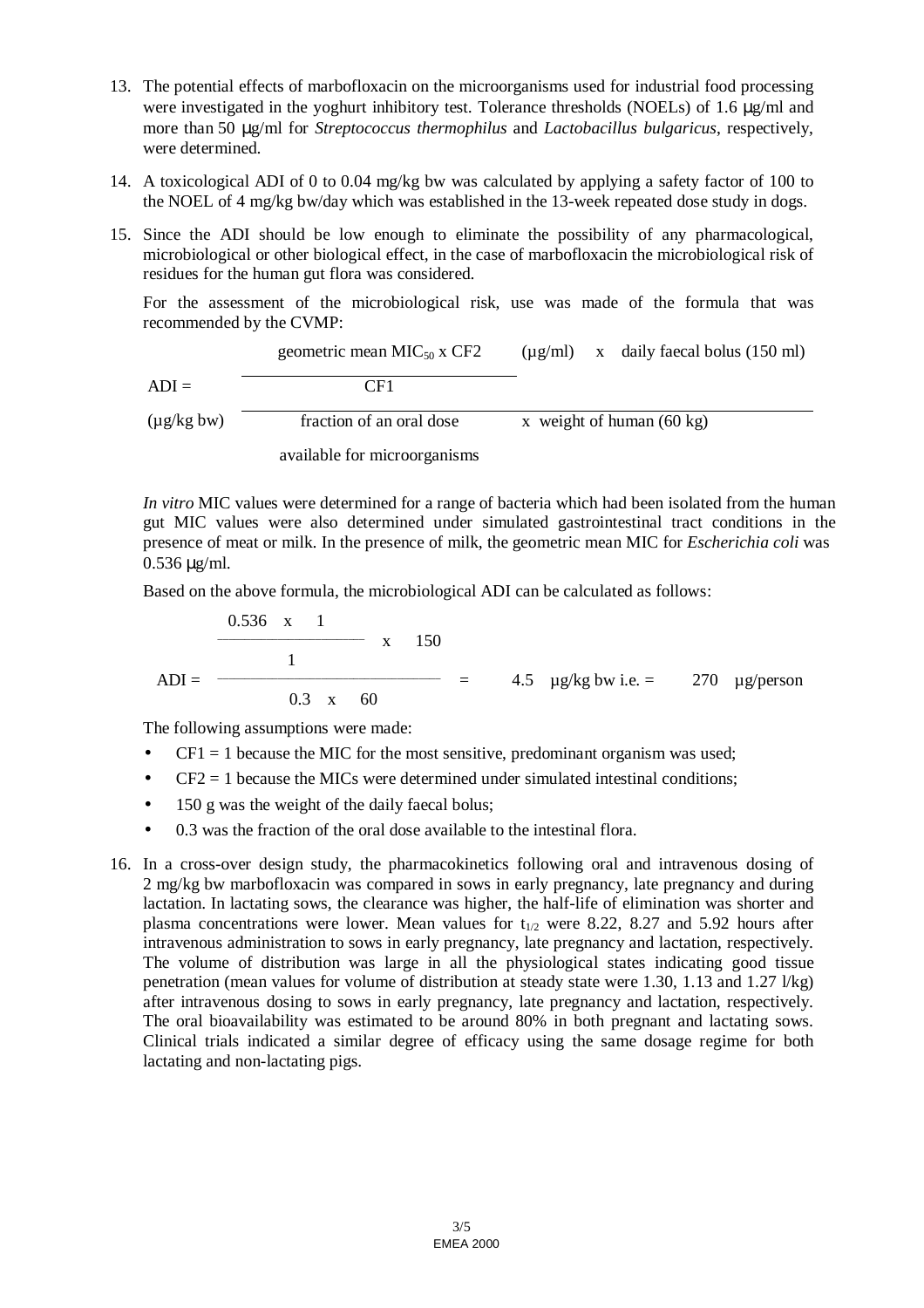- 17. In pigs, almost all of the residues in muscle and fat consisted of marbofloxacin but residues in liver and kidney contained significant amounts of metabolites. In liver, 77% of the residues were present as marbofloxacin, 4 hours after the last dose. Around 70% of the residues in liver at 192 hours after the last dose were estimated to be marbofloxacin, though residues in some samples at this time point were below the limit of quantification. In pig kidney, 90% of the residues consisted of marbofloxacin 4 hours after the end of treatment. Forty-eight hours after the last dose, approximately 70% of the residues in pig kidneys consisted of marbofloxacin.
- 18. A residue depletion study was carried out in which young pigs of bodyweight approximately 20 kg were given 5 daily subcutaneous injections of 2 mg radiolabelled marbofloxacin/kg bw/day. The residues were rapidly depleted. Four days after the last injection, residues of marbofloxacin were detectable only in 1 out of 4 samples of liver (49  $\mu$ g/kg) and 1 out of 4 samples of kidney (82 µg/kg). Residues in fat were detectable only in samples taken 4 hours after the last dose (range 369 to 1826 µg/kg). Four hours after the last dose, residues at the injection site were in the range 907 to 1118  $\mu$ g/kg and depleted to less than 21 to 88  $\mu$ g/kg, 2 days after dosing.
- 19. The pharmacokinetics of marbofloxacin were compared in pre-ruminant and ruminant calves. After subcutaneous administration, both absorption and elimination were slower in pre-ruminant animals. This was reflected in higher tissue residues concentrations in pre-ruminant animals. In pre-ruminant calves, absorption and elimination were slower after oral administration compared with subcutaneous administration. Bioavailability approached 100% in pre-ruminant calves after intramuscular and subcutaneous administration. Marbofloxacin was rapidly absorbed after intramuscular and subcutaneous administration to lactating cows and bioavailability approaching 100%.
- 20. A residues depletion study using radiolabelled marbofloxacin was carried out in which preruminant calves were given daily subcutaneous injections of 2 mg/kg bw for 5 days. The calves were slaughtered in groups of 4 at different time points. The total residues in tissues were determined by scintillation counting and residues of marbofloxacin were determined by HPLC. Depletion was rapid from all tissues including the injection site. The depletion of marbofloxacin residues in muscle and fat closely paralleled the depletion of total residues. In liver, around 90% of the total residues consisted of marbofloxacin, 4 hours after the last dose. Ninety six hours after the last dose, this percentage had declined to approximately 40%. The corresponding values for bovine kidney were 95% and 60% respectively. Residues of marbofloxacin in liver, determined by HPLC, declined from 1327 to 3105 µg/kg, 4 hours after treatment, to 19 to 36 µg/kg, 96 hours after the last treatment. Over the same time period, residues in kidney declined from 3602 to 4782 µg/kg to 39 to 59 µg/kg; in muscle from 1776 to 2207 µg/kg to 16 to 23 µg/kg, in injection site tissue from 2985 to 4410  $\mu$ g/kg to 15 to 25  $\mu$ g/kg and in fat samples from 504 to 2023  $\mu$ g/kg to less than 8.5 to 30 µg/kg. 192 hours after treatment, residues of marbofloxacin in most tissue samples were below the limit of quantification  $(8.5 \text{ kg/kg})$ .
- 21. Pre-ruminant calves were given daily intramuscular injections of a proposed commercial formulation of marbofloxacin at a dose of 2 mg/kg bw/day. Four calves were slaughtered at each time point. Residues in liver depleted from 30 to 198 µg/kg, 48 hours after dosing to 37 to 61 µg/kg, 96 hours after dosing. Over the same time period, residues in kidney depleted from 53 to 164 ug/kg to 47 to 111 ug/kg; in muscle from less than 25 to 65 ug/kg to 27 to 44 ug/kg. and, in injection site tissue from less than 25 to 61 µg/kg to less than 25 to 43 µg/kg. Residues in all fat samples were below 25  $\mu$ g/kg. 192 hours after the last dose, residues were detected only in one sample of kidney (36  $\mu$ g/kg). The limit of quantification was 25  $\mu$ g/kg.
- 22. Three lactating dairy cows were given 5 daily subcutaneous doses of 2 mg/kg bw/day of radiolabelled marbofloxacin. Samples of milk were collected, the cows were slaughtered at different time points and the residues in milk and tissues were determined using scintillation counting to determine total residues and HPLC to determine residues of marbofloxacin. In the milk, 73 to 89% of the total residues were marbofloxacin.